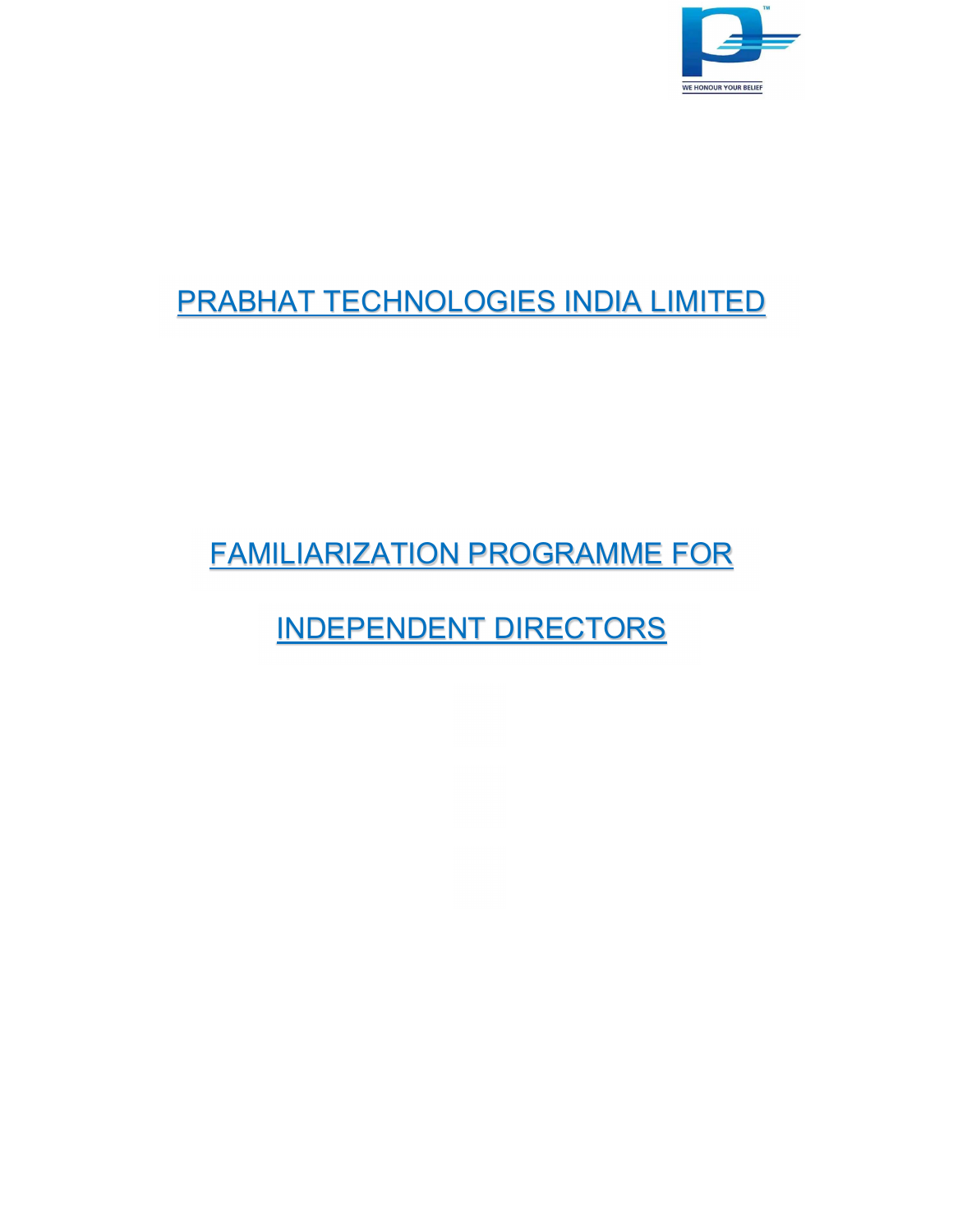

# FAMILIARIZATION PROGRAMME FOR INDEPENDENT DIRECTORS

Pursuant to Regulation 25 (7) of the SEBI (Listing Obligations and Disclosure Requirements) Regulations, 2015 and Schedule IV to the Companies Act, 2013, the Company shall familiarize the Independent Directors with the Company, their role, rights, responsibilities in the Company, nature of the industry in which the Company operates, business model of the Company, etc., through various programmes.

### Objectives:

Through the familiarization programme, the Company intends to achieve the following objectives:

- To apprise the Directors about the business model, corporate strategy, nature of industry, business plans and operations of the Company.
- To familiarize them with the Company's financial performance, annual budgets, internal control processes and statutory compliances.
- To apprise them about their roles and responsibilities in the Company.
- To familiarize them with Company's vision, core values, ethics and Corporate Governance practices.

## Familiarization Programme:

The Independent Directors in the Board and Committee meetings have been provided with the following:

- Criteria of Independence applicable to the Independent Directors;
- Updates on business model, nature of industry, operations and financial performance of the Company;
- Presentations on Annual Budgets, Internal & Statutory Audit, Corporate Social Responsibility, strategies and business performance of the Company;
- Updates on significant developments in the Company;
- Directors Responsibility Statement forming part of Boards' Report;
- Policies of the Company on social responsibility, remuneration criteria, vigil mechanism, related party transactions etc.;